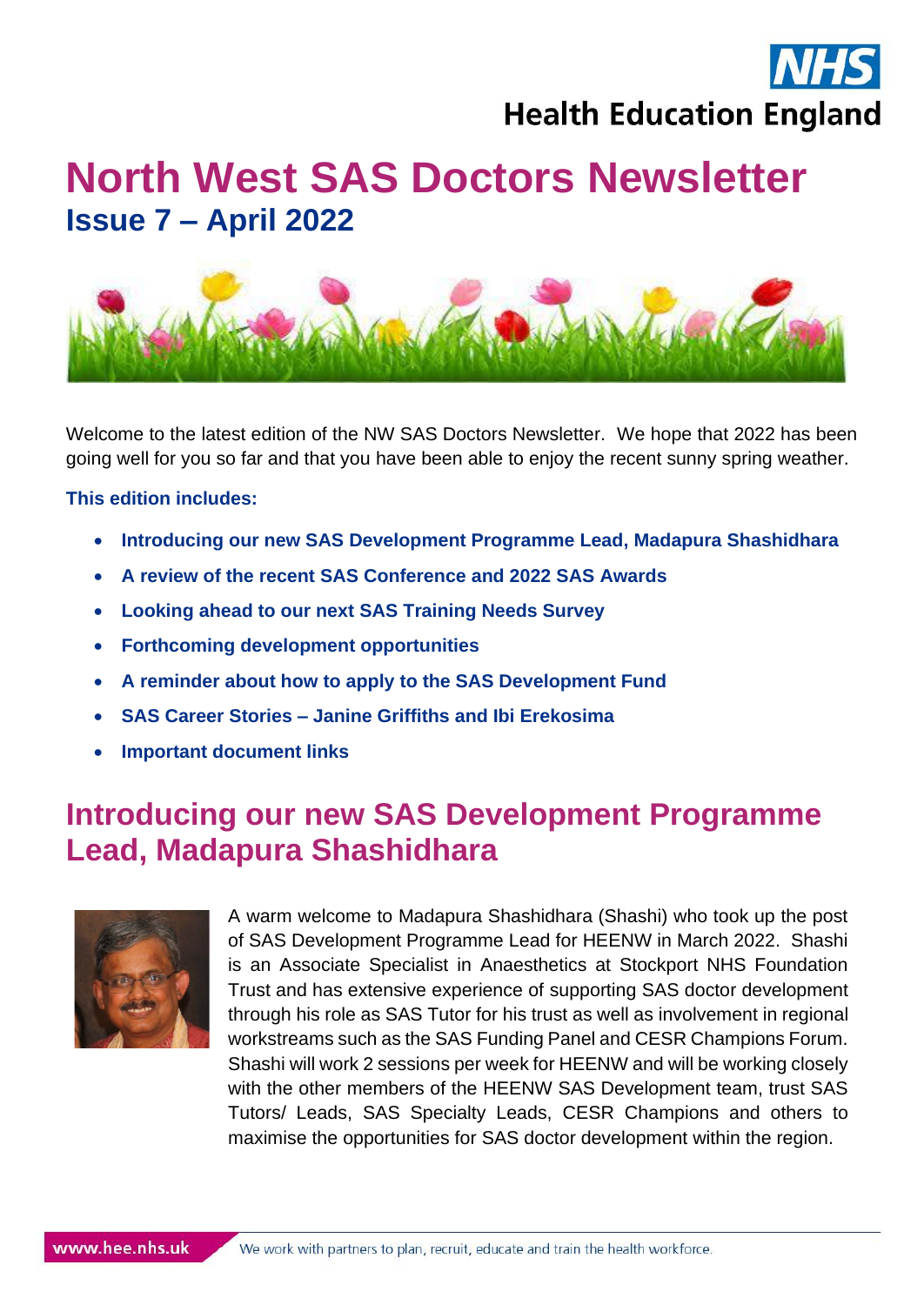### **Annual SAS Conference and 2022 SAS Awards**

Our 9th Annual SAS Conference was held on 23rd March 2022, with the theme being "Spotlight on SAS". Delegates were able to enjoy a varied programme of plenary sessions, short oral presentations and workshops, as well as viewing the excellent posters. Highlights included:

- Dr Waleed Ahmed speaking about the Academy of Medical Royal College's role in the development and recognition of SAS as a viable career
- Mr Amit Kochhar giving an update on the new SAS contract
- Presentations on the introduction of a prescribing huddle, medical on-call cases and a SAS doctor's career journey
- Workshops on quality improvement projects, patient safety, GMC update, leadership through the lens of health and wellbeing, adaptive working under pressure and appreciative inquiry.

The prize for best poster was awarded to Ali Faiz and Aaron Smith from Manchester Foundation Trust for their submission, "Quality Improvement Project to improve patient flow". Mrs P. Barbosa and Mr A. Sachdev from East Cheshire NHS Trust were highly commended for their poster on "Scoring a Bull's Eye – Audit cycle on visual screening for hydroxychloroquine."

A massive thank you to all our speakers, workshop leads and poster presenters, as well as to The Conference Zone who provided the online platform and ensured the event ran smoothly. Also thanks to the organisations who provided sponsorship and information stands.

Towards the end of the day, we were delighted to announce our SAS Award winners for 2022 and to celebrate their achievements. There were more than 50 nominations across the 10 categories. As in previous years, the high standard of entries was extremely high and it was very difficult to choose the winners. Congratulations to all who were nominated and thank you for all your hard work.

|                                            | Winner                                                        | <b>Highly commended</b>                         |
|--------------------------------------------|---------------------------------------------------------------|-------------------------------------------------|
| <b>SAS Clinical Achievement Award</b>      | Emmanuel Azie, Wirral                                         | Nabeel Afzal, Blackpool                         |
|                                            | Fariha Rahim, LTHTR                                           | Kalpesh Solanki, LSCFT                          |
| <b>SAS Quality Improvement Award</b>       | Muhammad Aziz, WHH                                            | Susan Cureton, Wirral St John's                 |
|                                            | Kaira Pearson, East Cheshire                                  | Hospice                                         |
| <b>SAS Undergraduate Educator</b><br>Award | Helen Foster, UHMB                                            |                                                 |
| <b>SAS Postgraduate Educator</b><br>Award  | Qutub Jamali, LSCFT<br>Jay Dasgupta, WHH                      | Kapil Shirodkar, UHMB                           |
| <b>SAS Leadership Award</b>                | Ahmed Abdulgahil, Arijit Banerjee<br>& Vivekanand Chetty, WHH | Simon Parker, LTHTR<br>Sayed Ahmed, Mersey Care |
| <b>SAS Lifetime Achievement</b><br>Award   | Niamh Collins, SRFT                                           | Amit Kochhar, UHMB<br>Giridhar Hebbar, WHH      |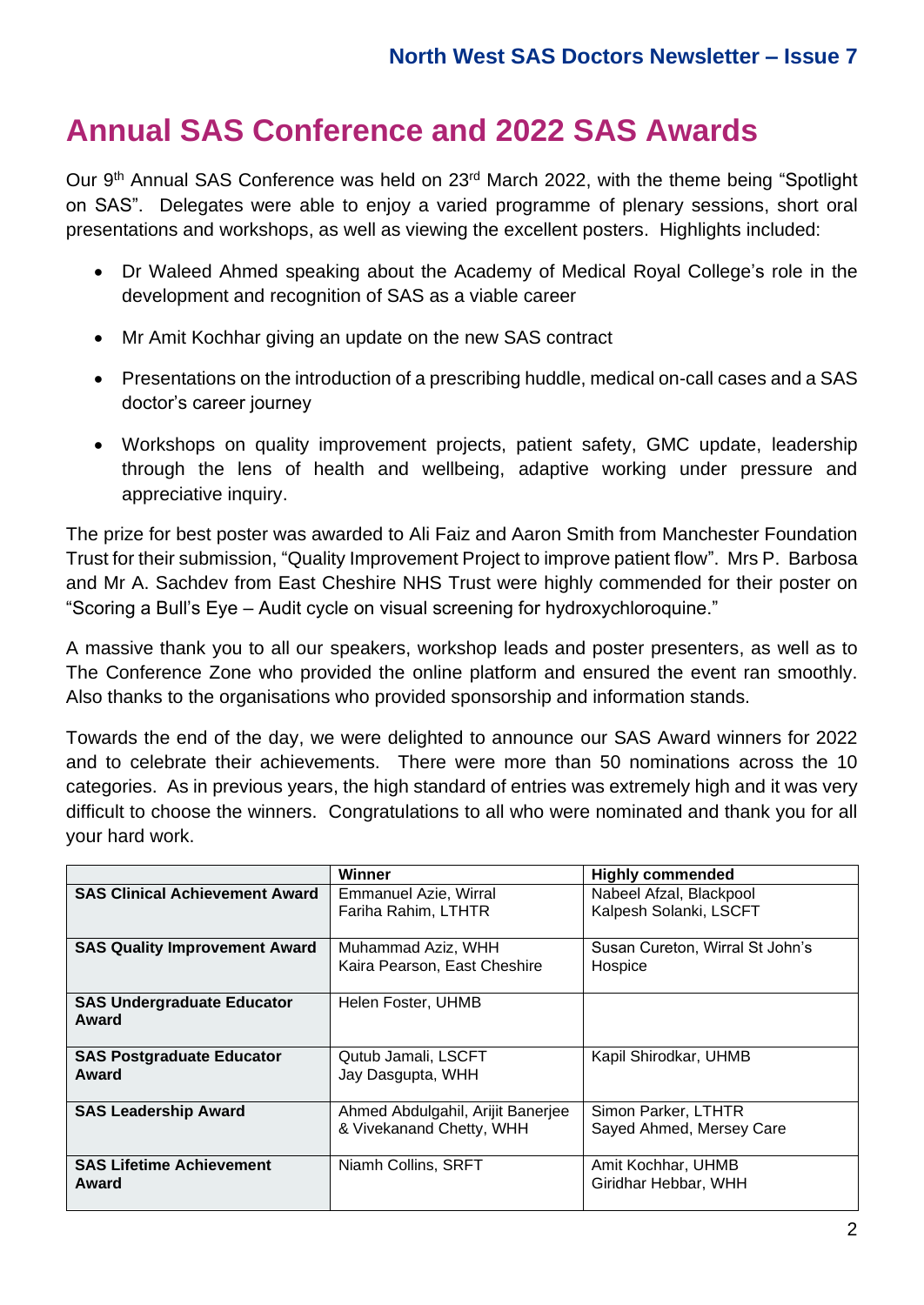| <b>CESR Achievement Award</b>        | Sharmila Bandyopadhyay, LTHTR                                      | Silpa Kadiyala, UHMB  |
|--------------------------------------|--------------------------------------------------------------------|-----------------------|
| <b>SAS Tutor/ Lead of the Year</b>   | Mudiyur Gopi, East Cheshire                                        | John Mulinga, LSCFT   |
| <b>SAS Administrator of the Year</b> | Natalie Suffield, LTHTR                                            | Louise Calvert, LSCFT |
| <b>SAS Champion Award</b>            | Bhaskar Ayinaparthi, East<br>Cheshire<br>Jacqueline Welding, LSCFT |                       |

### **SAS Doctors Training Needs Survey**

We will be running our second regional SAS Doctors Training Needs Survey in May 2022, so please look out for further details which will be sent by email in the next couple of weeks. It would be greatly appreciated if you can find the time to complete the survey, as it will help to inform the provision of courses over the next year. Survey respondents will be given priority access for bookings on the courses organised by HEENW.

### **Forthcoming Development Opportunities**

#### **Advanced Communication Skills training**

We have funded a limited number of places for SAS doctors to attend the Advanced Communication Skills courses run by the Maguire Unit of the Christie School of Oncology. If you would like to be considered for one of these places, please complete the attached application form and return it to [SASDoctors.NW@hee.nhs.uk](mailto:SASDoctors.NW@hee.nhs.uk) by Monday 30th May 2022.

#### **Workshops on "Wellbeing and Self-Care in a post-pandemic world"**

On 8th June 2022, Chris Oxborrow of Beyond Counselling will be leading two online workshops for SAS doctors on "Wellbeing and Self-Care in a post-pandemic world". Chris has already worked with a number of different groups of doctors in the North West and we are delighted that she has agreed to deliver some sessions specifically for SAS doctors. For further details and booking information, please see attached flyer.

### **SAS Development Fund**

If you wish to apply for funding from the SAS Development Fund for any courses to support your personal development, application forms and full guidance can be found at [https://www.nwpgmd.nhs.uk/sas-doctors/applying-sas-development-fund.](https://www.nwpgmd.nhs.uk/sas-doctors/applying-sas-development-fund)

Applications are reviewed by the Funding Panel on a monthly basis and the submission deadlines are on the webpage. Please ensure you apply well in advance of the course date to allow time for your application to be processed.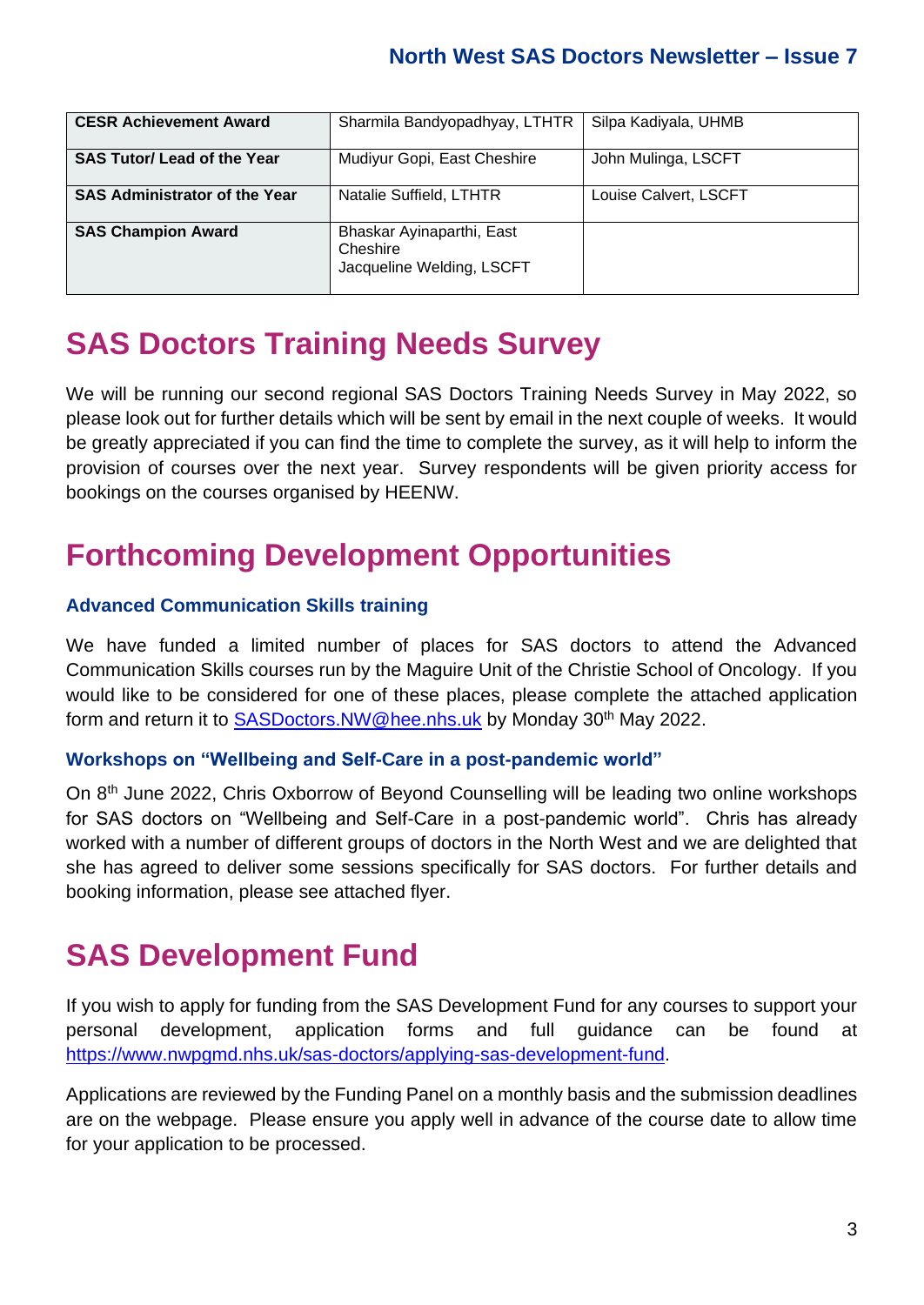### **SAS Career Stories**

We are delighted to share two inspiring career stories in this edition of the SAS Newsletter. We would love this to be a regular item in the newsletter, so if you are willing to write a short article about your career journey please contact [SASDoctors.NW@hee.nhs.uk.](mailto:SASDoctors.NW@hee.nhs.uk)

#### **Professor Ibi Erekosima MMedSc, SFHEA, FRCP -- Specialist Grade in Renal Medicine and SAS Tutor Salford Care Organisation - Northern Care Alliance NHS Foundation Trust**



I came to the UK in 2000 to do a master's degree program in Nephrology as part of my senior residency training with the National Postgraduate Medical College in Nigeria at the Sheffield Kidney Institute University of Sheffield. On finishing the master's degree in 2001, I was appointed a clinical research fellow to pursue a 2-year MD program before returning to Nigeria to take up a consultant post. However early in the program, I had a major setback with a life changing ill-health affecting my eldest child. This meant that I could no longer continue with the MD program and return to Nigeria.

Consequently, it became clear that taking up a training job to advance my career in the UK was going to be challenging and difficult due to my family circumstance, hence the option to take up an alternative path which was following the SAS career path because of its flexibility and opportunity to still follow my various interests in education, research, and leadership to fulfil my career and look after my family.

I joined the renal department of the Pennine Acute NHS trust as a staff grade in 2004 and later became an associate specialist in 2008. I later transferred my service to Salford Royal renal department in 2010 following the merger of the renal services in the 2 trusts. Initially, my role was mainly service-related, but with support from my consultant colleagues, I was encouraged to take more clinical and leadership responsibility and carrying out educational activities for medical students and trainees. At this stage I intensified my focus to pursuing a portfolio career including medical education, international renal projects, research, leadership, and management. During this period, I have had 4 clinical excellence awards and has now been appointed to the new specialist grade in 2021.

Over the last decade I have established a national profile in the field of clinical teaching and medical education in both undergraduate and postgraduate medical training. I have an honorary contract with the University of Manchester Medical School as a Senior Clinical Lecturer/Teaching fellow, OSCE Examiner and Lead for assessment Year 4 Salford Royal Hospital site. In 2020, I was awarded the internationally renowned Senior Fellowship of the Higher Education Academy (SFHEA) UK in recognition of my strategic influence as a leader in medical education in the UK and internationally. I was appointed a PLAB examiner with the General Medical Council UK in 2020 and in July 2021 became SAS Tutor for Salford Royal Hospital – a role I took on to improve education, training to SAS doctors and support them to fulfil their potential.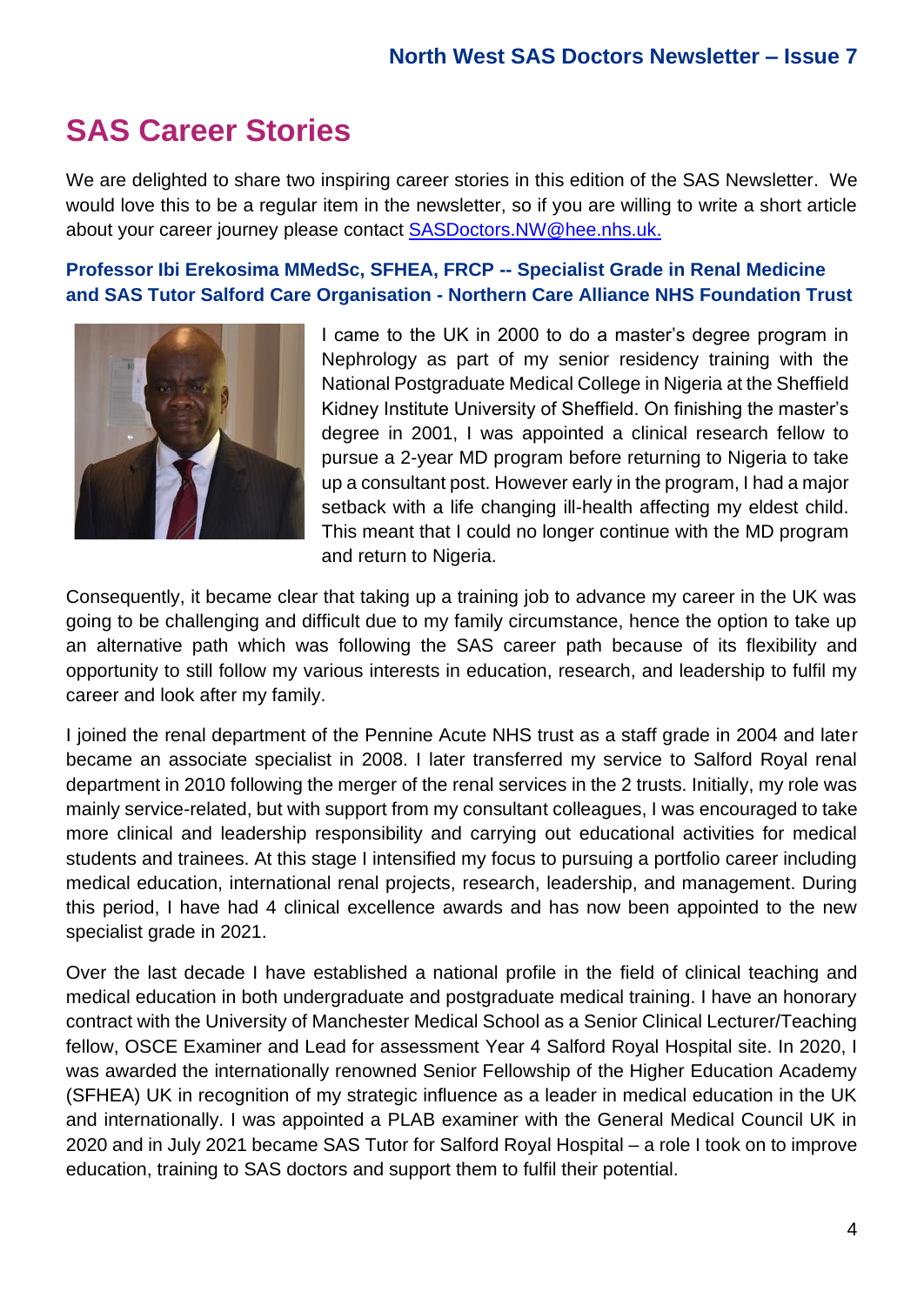#### **North West SAS Doctors Newsletter – Issue 7**

I have supported the development of sustainable renal care and training in Africa in the last 8 years through the global advancement of nephrology program of the International Society of Nephrology (ISN). This program is to support the teaching and training of nephrologists in lowand middle-income countries and pioneered the International Society of Nephrology Sister Renal Unit program and partnership as liaison officer between the Salford Royal Hospital UK and University Teaching Hospital Port Harcourt Nigeria Renal Unit since 2016. I am currently leading in 2 important research projects on Peritoneal dialysis and Acute kidney injury in Nigeria with grants from the ISN.

In the last 3 years I have been involved in faculty development of medical education at the University of Port Harcourt medical school Nigeria. The university has now graduated its first master's degree students in medical education. In recognition of my contribution to research, education and training I was appointed visiting Honorary Professor of Medicine and Medical Education to University of Port Harcourt in December 2021.

There is no doubt in the past there has been unconscious bias about the role of SAS doctors, and it is often assumed that we are service provision only doctors, and I think that attitude is common across the country. However, the role of SAS doctors is changing from what it has been in the past as we can now be educators and examiners and can take leadership roles within our NHS organisations. My advice to SAS doctors is to pursue a portfolio career including medical education, research, leadership, and management but also remember that pursuing a CESR up to a consultant post is just one path to fulfilling your career objectives as a SAS doctor. There are other options you can explore in pursuing a fulfilling career. In the last couple of years, the SAS role is increasingly getting recognised as a viable career in the Royal Colleges, HEE, GMC, and the Department of Health.

Remember we have come a long way as SAS doctors and there is still more work to be done. Continue to persevere with what you are doing; hard work ultimately pays off, as there are several routes to a fulfilling SAS career.

#### **Dr Janine Griffiths Specialty Doctor Perinatal Psychiatry, Mersey care NHS Foundation Trust, SAS Lead for Mersey care, Perinatal SAS Rep Royal College of Psychiatry**

My name is Dr Janine Griffiths and I am a SAS doctor by choice.

I have been asked to do a blog about myself to share with you my story and show that being a SAS doctor is a positive and fulfilling life choice.

I have no idea where to start so I'll start at the beginning. I am a working-class girl from Liverpool and for as long as I can remember I wanted to be a doctor. I didn't have a clue what that entailed other than lots of studying and going to university

I was delighted to get a place at Newcastle University and after 5 years of studying (and enjoying myself) I qualified in 1997. As a junior doctor I was unlucky enough to be a part of the cohort who worked more than 100 hours some weeks, with the expectation that you just accepted it, I can honestly say those first few years nearly turned me away from medicine. Fortunately, as part of my GP training I did a six-month placement in Psychiatry. At last I'd found a specialty that suited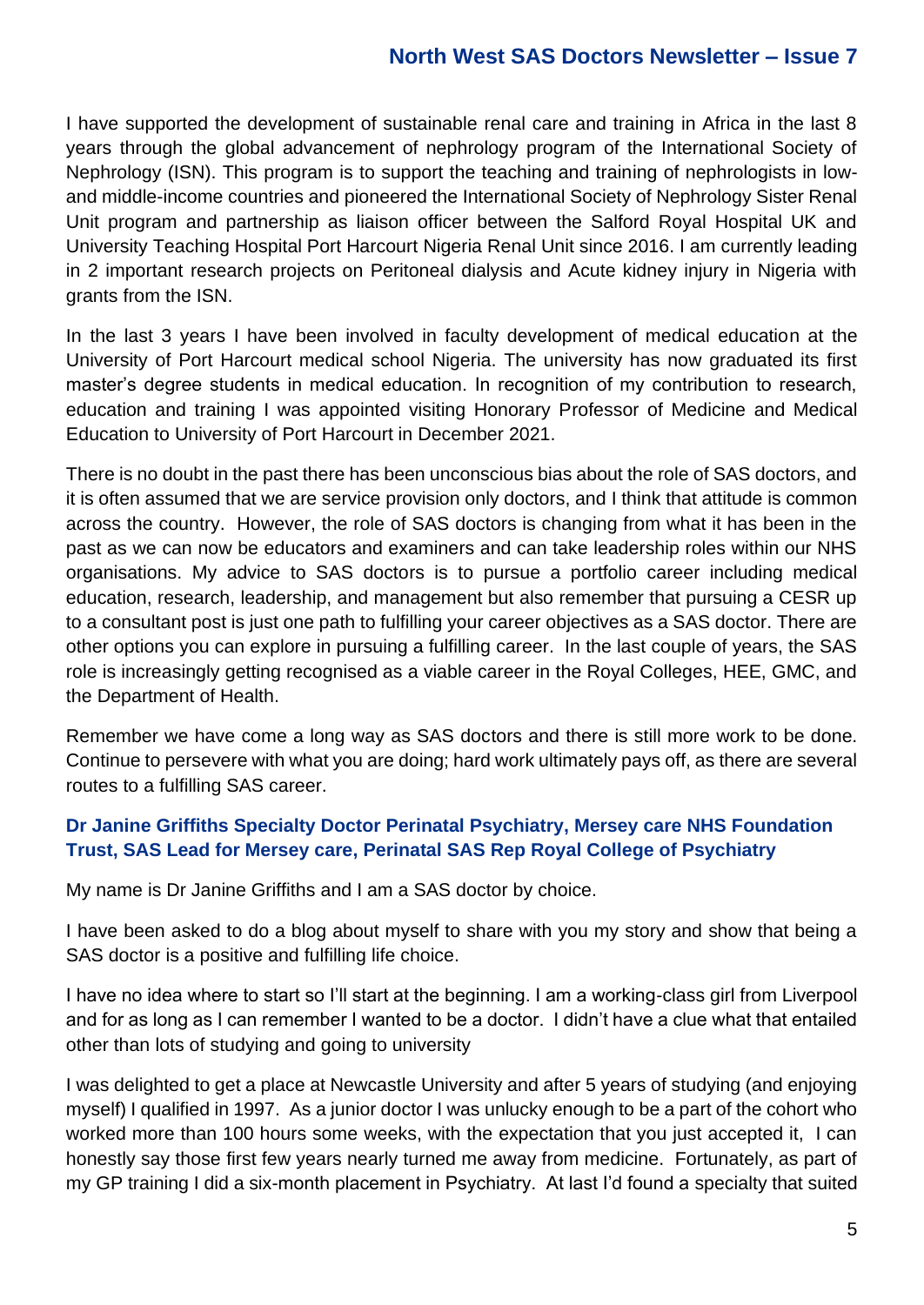me. For a few years I progressed in my psychiatry training, but ill health meant I needed to reduce my work and train less than full time. It was all progressing as the system tells you to, I was completing placements, doing on calls and passing exams.

I was then lucky enough to give birth to twins and 17 months later another beautiful baby. This was the second turning point in my career. What do I do? I had three babies and a demanding career. How can I possibly manage on calls and changing job locations every six months or so? After much deliberation I realised I wanted to be a hands-on Mum. I wanted to enjoy my children and be present in their lives, but I was a doctor and I wanted a career. I'd worked hard for this. Many people told me this wasn't possible, but they were wrong.

I spoke with supervisors, management and other doctors and I realised there was the option of becoming an SAS doctor, I applied for a job in the Early Intervention team as a part time SAS. This was the best career decision I have ever made.

Being an SAS doctor has meant I have had a fulfilling career, working less than full time, with no on calls. I have had many opportunities for personal development. I have been the LNC representative, SAS Lead, an appraiser, and now SAS rep for Perinatal Psychiatry for the Royal College.

My work has fitted around my life. I have been able to enjoy all 4 of my children (yes, I had another one) I am a present parent and a doctor who loves her job. I get real personal satisfaction from my work and from being a parent.

I reckon the working-class girl from Liverpool has managed to have it all thanks to SAS by choice.

*This blog was first published on the RCPsych website [https://www.rcpsych.ac.uk/news-and](https://www.rcpsych.ac.uk/news-and-features/blogs/detail/careers-in-psychiatry-blog/2021/12/08/dr-janine-griffiths-finds-fulfilment-in-being-sas-by-choice)[features/blogs/detail/careers-in-psychiatry-blog/2021/12/08/dr-janine-griffiths-finds-fulfilment-in](https://www.rcpsych.ac.uk/news-and-features/blogs/detail/careers-in-psychiatry-blog/2021/12/08/dr-janine-griffiths-finds-fulfilment-in-being-sas-by-choice)[being-sas-by-choice](https://www.rcpsych.ac.uk/news-and-features/blogs/detail/careers-in-psychiatry-blog/2021/12/08/dr-janine-griffiths-finds-fulfilment-in-being-sas-by-choice)*

# **Your News and Views**



### **Your news and views wanted**

We hope you have enjoyed this edition of the NW SAS Doctor newsletter.

We would welcome your feedback on how we can make each edition better for all our SAS Doctors across the North West. Please send any news articles, updates, career stories, achievements and announcements to **[SASDoctors.NW@hee.nhs.uk](mailto:SASDoctors.NW@hee.nhs.uk)** 

**Dr Aruna Hodgson, Associate Dean Dr Madapura Shashidhara, SAS Development Programme Lead Stephanie Parry, Programme Support Administrator**